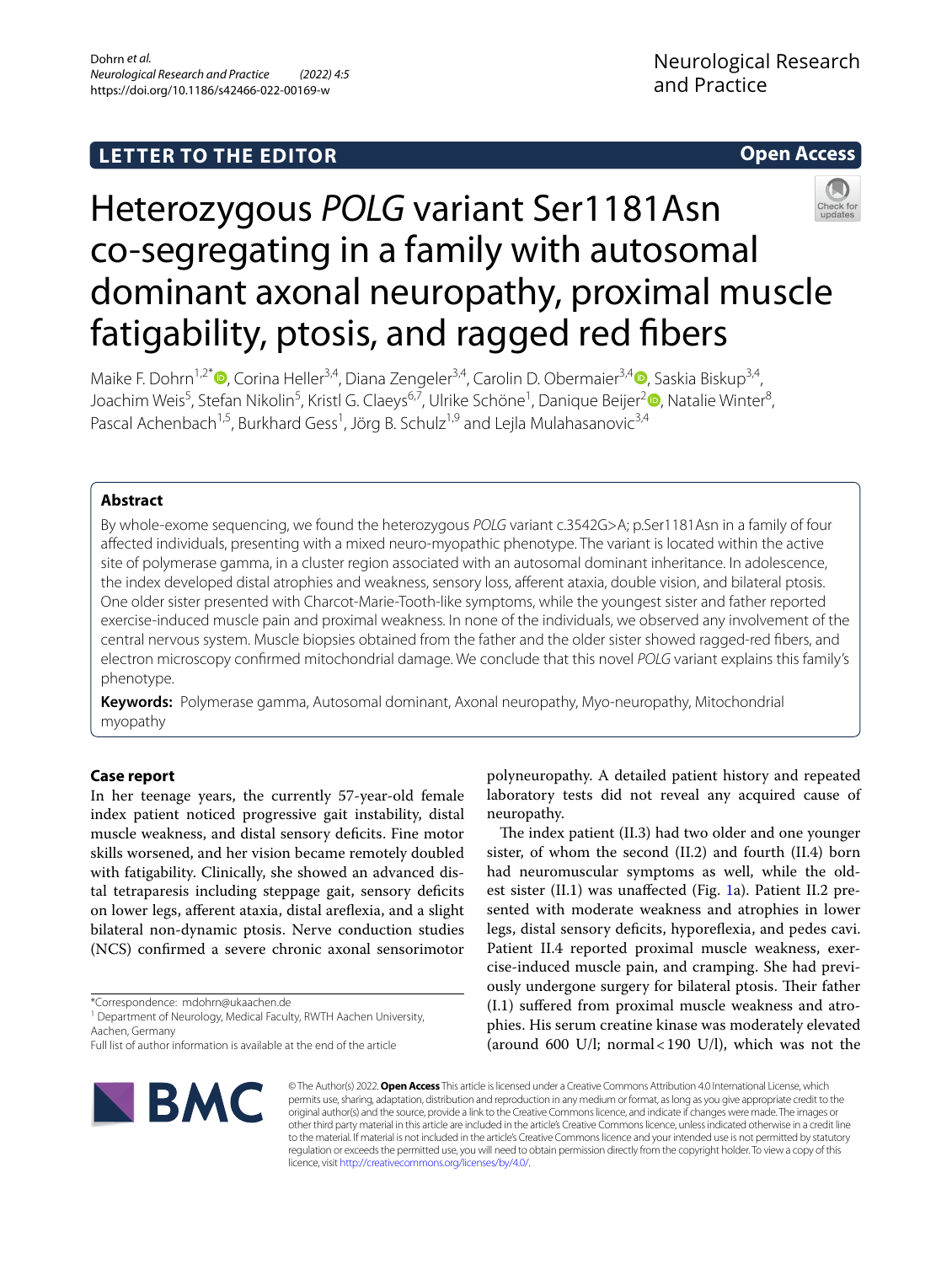

<span id="page-1-0"></span>case in any of his daughters. NCS revealed an axonal sensorimotor polyneuropathy in patient I.1 and II.2, but not in patient II.4. We did not observe any signifcant decrement in the 3 Hz repetitive muscle stimulation. An electromyogram performed in patient I.1 at the left tibial anterior muscle showed a mixed neuropathic and myopathic pattern.

Whole-exome sequencing performed in patients II.2 and II.3 revealed the heterozygous variant c.3542G>A; p.Ser1181Asn in *POLG* (NM\_001126131.3). Sanger sequencing-based segregation analyses confrmed that all afected family members carried the variant, whereas the unafected sister (II.1) did not (Fig. [1a](#page-1-0), b). A muscle biopsy obtained from patient II.2's right lateral vastus muscle showed signs of denervation as well as a combination of COX-negative and ragged red fbers, which had previously been reported in the father's muscle as well (analysis performed elsewhere). Additionally, the electron microscopy revealed degenerating mitochondria with para-crystalline inclusions as well as mitochondria undergoing impaired mitophagy (Fig. [1](#page-1-0)c–f).

## **Discussion**

Polymerase gamma (*POLG*) is a 140 kDa enzyme responsible for mitochondrial DNA replication  $[3]$  $[3]$ . The spectrum of *POLG*-associated phenotypes is broad, and there is currently no disease-modifying treatment available. With an autosomal recessive mode of inheritance, mtDNA depletion syndromes such as Alpers-Huttenlocher syndrome cause severe encephalopathies with epilepsy, ataxia, parkinsonism, and mental retardation with an onset at early childhood [\[10](#page-3-0)]. Autosomal dominant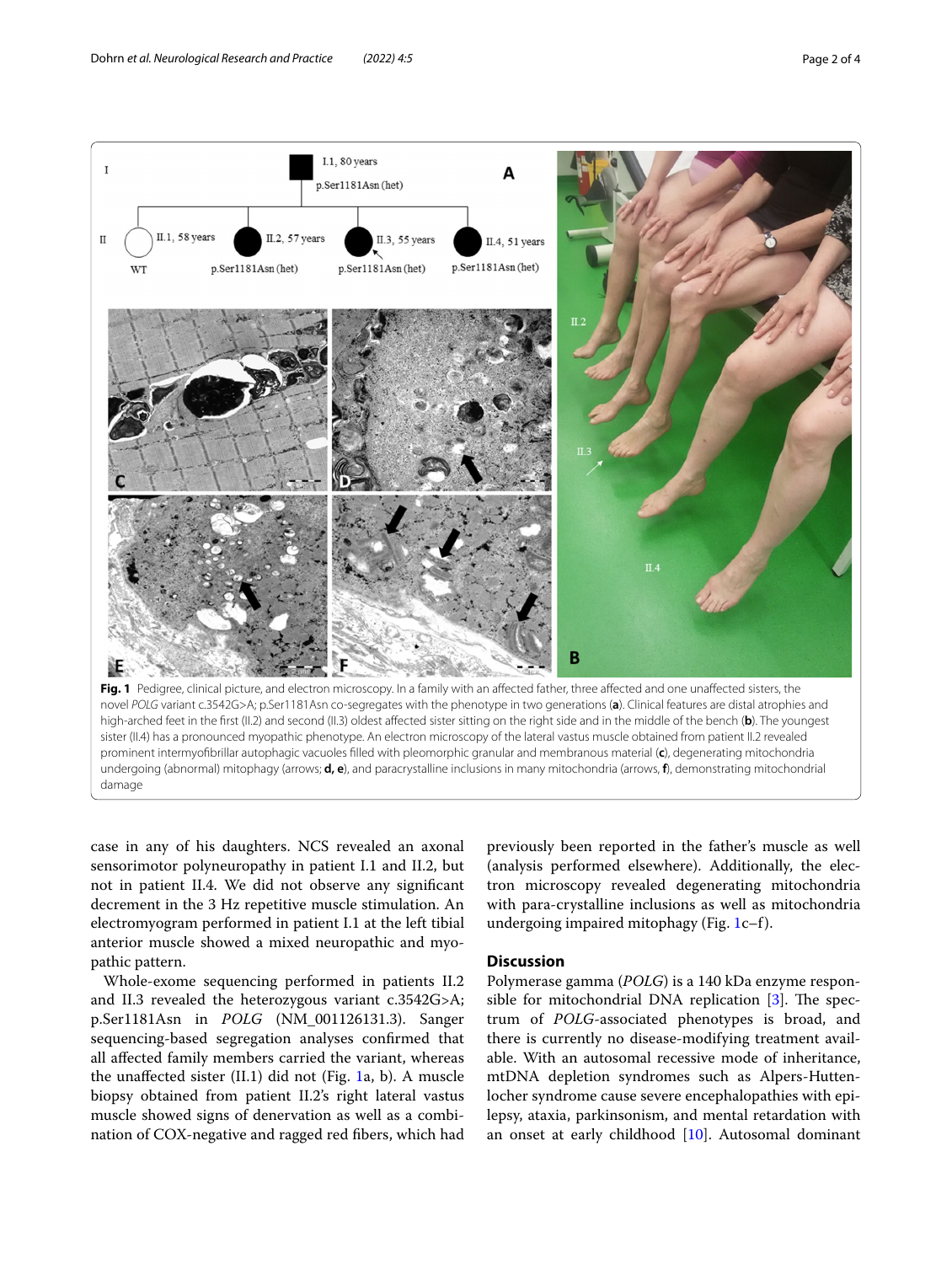disease forms are caused by variants clustering within the DNA-binding palm- and fnger-domains [[1\]](#page-2-1) and typically manifest with a variable form of external ophthalmoplegia [\[4](#page-2-2)], frequently accompanied by generalized myopathy, tremor, or parkinsonism [[5\]](#page-2-3). Axonal neuropathies are part of the known *POLG* spectrum [\[7](#page-2-4), [12\]](#page-3-1), typically with a sensory-ataxic phenotype  $[6]$  $[6]$ . It is further known that the age of onset and the severity of symptoms can vary even within carriers of dominant *POLG* mutations [\[2](#page-2-6)], like in the herein reported family.

Co-segregating in a pedigree of autosomal dominant inheritance, we herein report the heterozygous *POLG* variant c.3542G>A; p.Ser1181Asn, for the frst time in association with any disease. The variant is located within a hot spot region encoding the polymerase active site: "Holding" the template DNA strand, the so-called palm domain together with the fnger and thumb domains are crucial for mitochondrial DNA replication [[3,](#page-2-0) [8,](#page-2-7) [11](#page-3-2)]. Functional studies on the variant p.Tyr955Cys, likewise associated with a dominant mode of inheritance [\[5](#page-2-3)], showed a signifcantly reduced nucleotide incorporation rate with a higher amount of replication errors [\[9](#page-2-8)]. *In-silico* predictions for the novel variant c.3542G>A; p.Ser1181Asn consistently support its pathogenicity. In the gnomAD population database, the overall allele frequency is 0.00003182, with a total of nine heterozygotes, which might be explained by a reduced penetrance, a phenomenon that has been previously described for other pathogenic *POLG* variants.

We conclude that the herein described heterozygous variant c.3542G>A; p.Ser1181Asn in *POLG* is likely to explain the patients' phenotype. In families with a variable neuro-myopathic syndrome and autosomal dominant inheritance, we would consider *POLG* as a ftting molecular genetic cause.

#### **Abbreviations**

CK: Creatine kinase; NCS: Nerve conduction studies; POLG: Polymerase G.

#### **Acknowledgements** We thank the patient family for their participation and commitment.

#### **Authors' contributions**

MFD: acquisition of data, analysis and interpretation of data, drafting of the manuscript. CH: analysis and interpretation of data. DZ: analysis and interpretation of data. CDO: analysis and interpretation of data. SB: analysis and interpretation of data. JW: analysis and interpretation of data. KGC: acquisition of data. US: acquisition of data. NW: acquisition of data. DB: analysis and interpretation of data. PA: acquisition of data. BG: analysis and interpretation of data. JBS study supervision, critical review of the manuscript; LM: analysis and interpretation of data, study supervision, critical review of the manuscript. All authors read and approved the fnal manuscript.

#### **Funding**

We did not receive any funding for this case study.

#### **Availability of data and materials**

Not applicable.

## **Declarations**

#### **Consent for publication**

We obtained the patients' written consent for molecular genetic analyses and further scientifc use, as well as for publication.

#### **Competing interests**

Maike F. Dohrn has received scientifc funding from Pfzer (ASPIRE 2018), has served as a paid consultant for Amicus, Akcea, Alnylam, and Pfizer, and is currently receiving a scholarship for a research fellowship by the German Research Foundation (Deutsche Forschungsgemeinschaft, DFG). Jörg B. Schulz serves at advisory boards for Biogen and Roche. Burkhard Gess received fnancial support from Pfzer, Grifols, and Bayer for conference contributions. Natalie Winter has received scientifc funding from Pfzer (ASPIRE 2018), has served as a paid consultant for Canon and Pfzer, and is currently receiving an intramural scholarship for a research fellowship (Clinician Scientist). CH, DZ, CDO, SB, JW, KGC, US, PA, and LM have no conficts to disclose.

#### **Author details**

<sup>1</sup> Department of Neurology, Medical Faculty, RWTH Aachen University, Aachen, Germany. <sup>2</sup> Dr. John T. Macdonald Foundation, Department of Human Genetics and John P. Hussman Institute for Human Genomics, University of Miami, Miller School of Medicine, Miami, FL, USA. <sup>3</sup> Praxis Für Humangenetik Tübingen, Tuebingen, Germany. <sup>4</sup> CeGaT GmbH, Tuebingen, Germany. <sup>5</sup> Institute of Neuropathology, Medical Faculty, RWTH Aachen University, Aachen, Germany. <sup>6</sup> Department of Neurology, University Hospitals Leuven, Leuven, Belgium.<br><sup>7</sup>Laboratory for Muscle Diseases and Neuropathies, KLLLouven, Louven, Be <sup>7</sup> Laboratory for Muscle Diseases and Neuropathies, KU Leuven, Leuven, Belgium. <sup>8</sup> Department of Neurology and Epileptology, Hertie Institute for Clinical Brain Research, University of Tuebingen, Tuebingen, Germany. <sup>9</sup> JARA-BRAIN Institute Molecular Neuroscience and Neuroimaging, Forschungszentrum Jülich GmbH and RWTH Aachen University, Aachen, Germany.

#### Received: 10 November 2021 Accepted: 30 December 2021 Published online: 01 February 2022

#### **References**

- <span id="page-2-1"></span>1. Chan, S. S., & Copeland, W. C. (2009). DNA polymerase gamma and mitochondrial disease: Understanding the consequence of POLG mutations. *Biochimica et Biophysica Acta, 1787*(5), 312–319.
- <span id="page-2-6"></span>2. Filosto, M., Mancuso, M., Nishigaki, Y., Pancrudo, J., Harati, Y., Gooch, C., Mankodi, A., Bayne, L., Bonilla, E., & Shanske, S. (2003). Clinical and genetic heterogeneity in progressive external ophthalmoplegia due to mutations in polymerase γ. *Archives of Neurology, 60*(9), 1279–1284.
- <span id="page-2-0"></span>3. Graziewicz, M. A., Longley, M. J., & Copeland, W. C. (2006). DNA polymerase γ in mitochondrial DNA replication and repair. *Chemical Reviews, 106*(2), 383–405.
- <span id="page-2-2"></span>4. Kiechl, S., Horvath, R., Luoma, P., Kiechl-Kohlendorfer, U., Wallacher-Scholz, B., Stucka, R., Thaler, C., Wanschitz, J., Suomalainen, A., & Jaksch, M. (2004). Two families with autosomal dominant progressive external ophthalmoplegia. *Journal of Neurology, Neurosurgery and Psychiatry, 75*(8), 1125–1128.
- <span id="page-2-3"></span>5. Lamantea, E., Tiranti, V., Bordoni, A., Toscano, A., Bono, F., Servidei, S., Papadimitriou, A., Spelbrink, H., Silvestri, L., & Casari, G. (2002). Mutations of mitochondrial DNA polymerase γA are a frequent cause of autosomal dominant or recessive progressive external ophthalmoplegia. *Annals of Neurology, 52*(2), 211–219.
- <span id="page-2-5"></span>6. Lehmann, H. C., Wunderlich, G., Fink, G. R., & Sommer, C. (2020). Diagnosis of peripheral neuropathy. *Neurological Research and Practice, 2*(1), 1–7.
- <span id="page-2-4"></span>7. Mancuso, M., Orsucci, D., Angelini, C., Bertini, E., Carelli, V., Comi, G. P., Federico, A., Minetti, C., Moggio, M., & Mongini, T. (2016). "Mitochondrial neuropathies": A survey from the large cohort of the Italian Network. *Neuromuscular Disorders, 26*(4–5), 272–276.
- <span id="page-2-7"></span>8. Nurminen, A., Farnum, G. A., & Kaguni, L. S. (2017). Pathogenicity in POLG syndromes: DNA polymerase gamma pathogenicity prediction server and database. *BBA Clin, 7*, 147–156.
- <span id="page-2-8"></span>9. Ponamarev, M. V., Longley, M. J., Nguyen, D., Kunkel, T. A., & Copeland, W. C. (2002). Active site mutation in DNA polymerase γ associated with progressive external ophthalmoplegia causes error-prone DNA synthesis. *Journal of Biological Chemistry, 277*(18), 15225–15228.